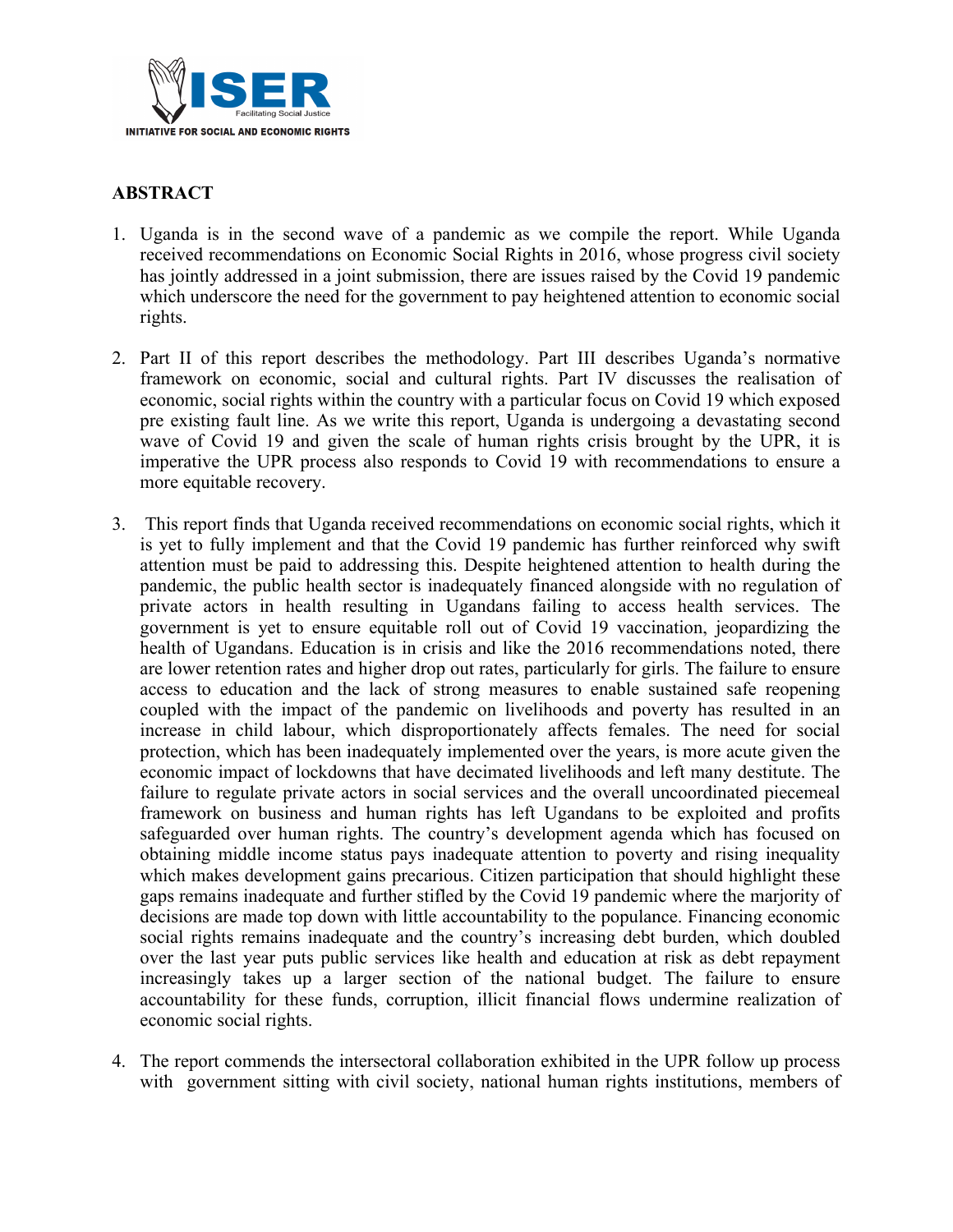

Parliament coordinated by ISER, Equal Opportunities Commission, Ministry of Gender, Labour and Social Development, Ministry of Foreign Affairs and national human rights institutions following the 2016 UPR review to develop an ESCR Implementation matrix incorporating SDG and national indicators to track progress and setting baselines and targets (see annexture) and to the internal national mid term review of progress, which while not submitted as <sup>a</sup> repor<sup>t</sup> enabled collaborative assessment of government'<sup>s</sup> progress (see annexture). This report, however, urges governmen<sup>t</sup> to double down on implementation and to address new gaps raised by Covid 19. It also urges greater consultation and collaboration, noting with concern the failure to be consulted on the government'<sup>s</sup> repor<sup>t</sup> to the UPR.

KEY WORDS: PUBLIC SERVICES HEALTH EDUCATION COVID VACCINES BUSINESS AND HUMAN RIGHTS ACCESS TO JUSTICE PARTICIPATION DEBT FINANCING ILLICIT FINANCIAL FLOWS TAX SUSTAINABLE DEVELOPMENT GOALS

## **PART II METHODOLOGY**

5. This report was compiled following research conducted by ISER both desk and field.<sup>i</sup>

## **PART III LEGAL AND POLICY FRAMEWORK**

- 6. Despite its ratification of key treaties on economic social and cultural rights and its obligation to domesticate Economic Social Rights both in the Constitution and enabling legislative framework, Uganda is ye<sup>t</sup> to adequately do so for <sup>a</sup> number of Economic Social Rights. There is no overarching legislation on the right to health. The Public Health Act (1935), which the country is currently using to manage the pandemic is outdated.
- 7. **RECOMMENDATION: Domesticate economic social rights in Constitution and pass enabling legislation on economic social rights.**

## **PART IV ECONOMIC SOCIAL RIGHTS AND COVID 19 Weak Public Health Systems**

- 8. Chronic underfinancing and lack of stewardship has resulted in weak public health systems. The ongoing pandemic has spotlighted the need to strengthen the public health system. Medical workers in health facilities treating patients with symptoms of Covid19 have faced enormous challenges including basics like delayed paymen<sup>t</sup> of allowances. The country still has <sup>a</sup> shortage of ICU beds with the governmen<sup>t</sup> hastily procuring 108 beds when the pandemic hit, to supplement the existing 55 ICU units to serve over 45 million Ugandans.
- **9. RECOMMENDATION: Increase the budget for health care to 15% in line with the Abudja Declaration. Prioritise and steward the public health system. Enact <sup>a</sup> National Health Insurance Scheme that extends coverage to the informal sector, low income households and individuals, people with disabilities, the elderly and other vulnerable groups.**

#### **Covid 19 Vaccines and Testing and Treatment**

10. Vaccine nationalism by wealthier countries has resulted in adequate access to Covid vaccines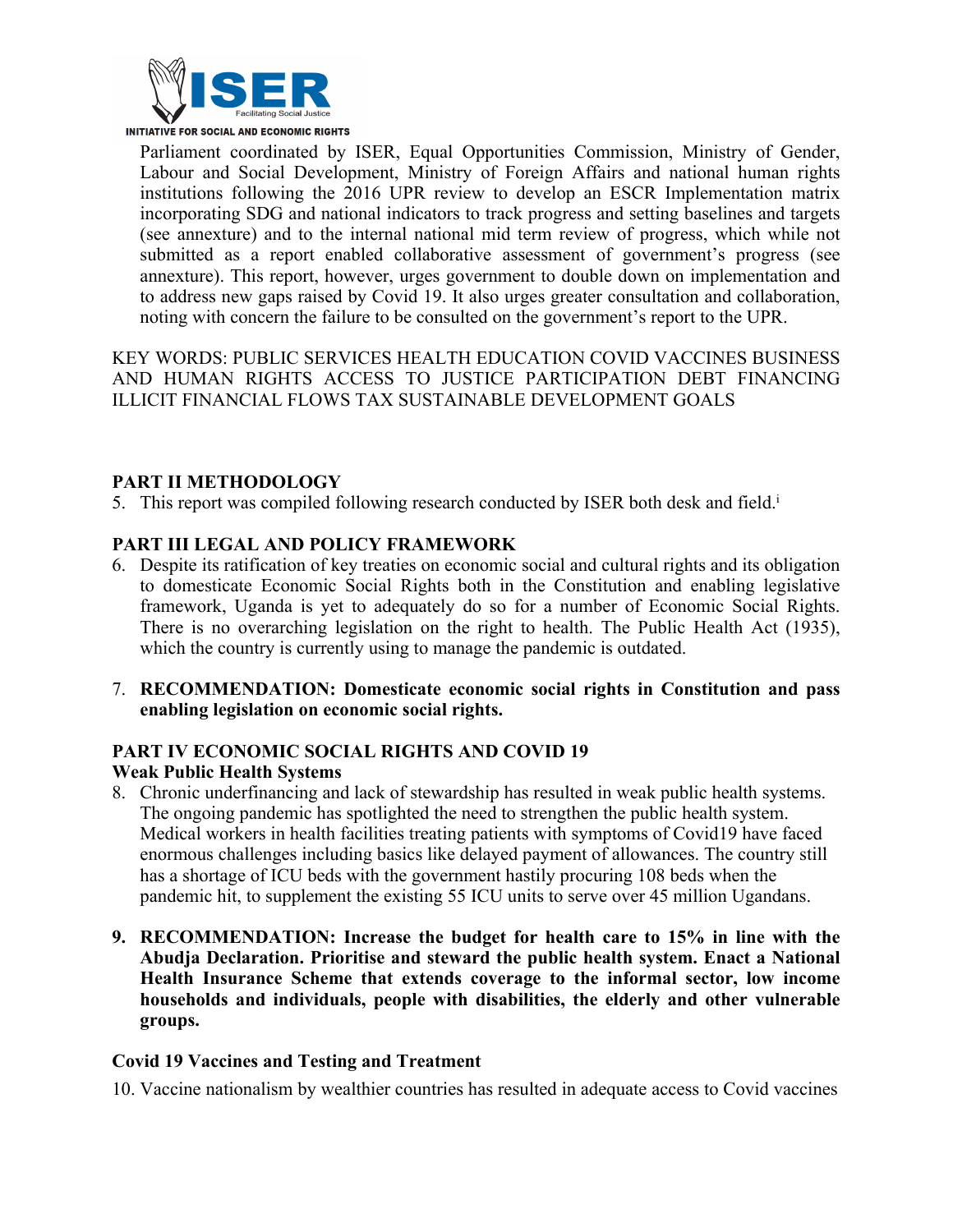

for countries like Uganda. The governmen<sup>t</sup> however has also failed to prioritise equitable roll out of Covid 19 vaccines. This coupled with the multiple variants and insufficient testing due to the prohibitive cost has contributed to <sup>a</sup> surge in cases and accordingly increased demand for oxygen and ICU beds resulting in unnecessary loss of lives.

**11. RECOMMENDATION: Ensure equitable roll out of Covid 19 vaccines paying attention to ensuring barriers faced by vulnerable groups like older persons, people with pre existing conditions, healthworkers are addressed. Ensure widespread free testing for Covid 19. Increase number of ICU beds and equip public health faciltiies with oxygen and other supplies to ensure they can handle future surges of Covid 19.**

#### **Weak Public Education Systems**

- **12.** Uganda received recommendations on education. Despite an increase in enrolment, the survival rate is still low. For instance, there has been an increase in enrolment from 8.84 million pupils in FY2017/18 to 10.76 million (representing <sup>a</sup> 22% increment) and maintained gender parity with both girls and boys at par with <sup>a</sup> 50:50 in Primary in FY2019/20 as well as 1.37million in FY2017/18 to 1.99million for secondary, representing <sup>a</sup> 45% increment in FY2019/20 (MoES, 2020). However, in 2017, the primary survival rate stood at 56%, which is considerably below compared to other countries within the region such as Kenya, which is close to 100%, Ethiopia at 72%, or Rwanda at 68% (World Bank, 2018). The recent data indicates that 13.3% of the children aged  $6 - 12$  years are out of school (UNHS, 2016/17). Covid 19 made this worse with children, particularly from poor backgrounds out of school for more than <sup>a</sup> year.
- **13. RECOMMENDATION: Finance and Equip Public Education System focusing on increasing capitation grants and teacher to pupil ratio.**

#### **Inadequate Social Protection failing to cushion impact**

- 14. Despite launching the National Social Protection Policy for Uganda (2015) to provide <sup>a</sup> wider framework for social protection implementation in Uganda, governmen<sup>t</sup> is ye<sup>t</sup> to equitably roll out social protection. There is <sup>a</sup> patchwork of social protection programs like the Social Assistance Grants for Empowerment (SAGE) that go to older persons. These programs are limited in scope and leave out vulnerable people. SAGE, for example only covers older persons over the age of 80 years, which is
- 15. The program has been consistently underfunded. The budget requirement to cover the 358,420 beneficiaries under the SCG program for FY 2021/22 is UGX.147.6b. However, the MGLSD ministerial policy statement for FY 2021/22 indicates an allocation of UGX. 62.88b, reflecting <sup>a</sup> funding gap of gap of UGX.84.72b.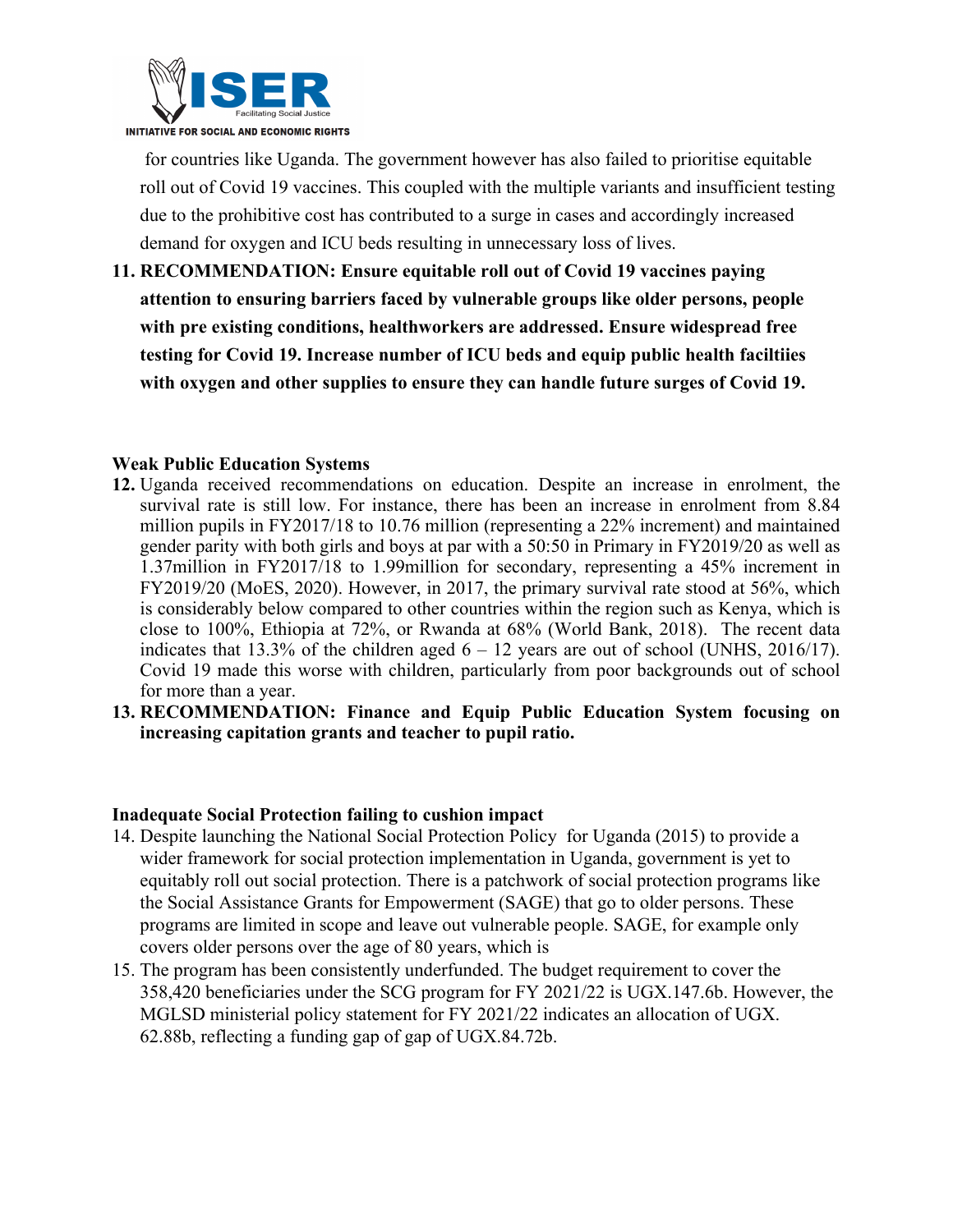

16. The implementation of lockdown measures in response to COVID-19 increased the risk and vulnerabilities to people who do not ordinarily seek social protection and this resulted in demands for food assistance, access to health care, and access to National Social Security Fund (NSS) savings. As <sup>a</sup> result of pandemic restrictions, food insecure people rose by 44% with approximately 23% percent of those living in poverty in urban areas in the country losing their income. The governmen<sup>t</sup> attempted to provide food and cash transfers but lack of data on where the vulnerable are and the limited scope of this program resulted in many vulnerable persons excluded. The insistence on National ID as <sup>a</sup> form of identification to benefit from social protection programs where millions are excluded from possessing national ID further perpetuates exclusion.

#### **17. RECOMMENDATIONS: Implement the National Social Protection Policy. Strengthen data collection on vulnerability and update National Single Registry Data base. Refrain from using digital national ID as sole form of ID to benefit from social protection or public services until every Ugandan has received <sup>a</sup> National ID.**

#### **Declining investment in public services.**

- 18. During the last UPR, Uganda received recommendations on financing economic social rights like health, education. These recommendations are ye<sup>t</sup> to be met. The country'<sup>s</sup> health budget has hovered between 7-9% over the last five years with the governmen<sup>t</sup> initially attempting to cut the health budget in the middle of the pandemic. Critical areas of the health sector like COVID-19 Vaccination, blood mobilization, national ambulance services among others remain unfunded priorities. Declining State investment in these essential public services and increased marketization of public services through arrangements like public private partnerships and <sup>a</sup> blind belief in market solutions endangers accessibility of quality public services to all.
- **19. RECOMMENDATIONS: Prioritise and robustly financing public services like public health, public education systems. Quality public social services must be delivered by government. State money should not fund for profit entities delivering public services. Ensure public social service delivery for all persons regardless of social status; that are in line with international human rights law are accessible available, acceptable and of the highest possible quality; non-discriminatory, including all prohibited grounds; accountable and participatory. Refrain from commercialising and privatising essential public social services like health through Public Private Partnerships or commercial private involvement in social service delivery and instead devote maximum available resources to ensure quality social public services.**

4

**Rising Debt and the Failure to Curb Illicit Financial Flows**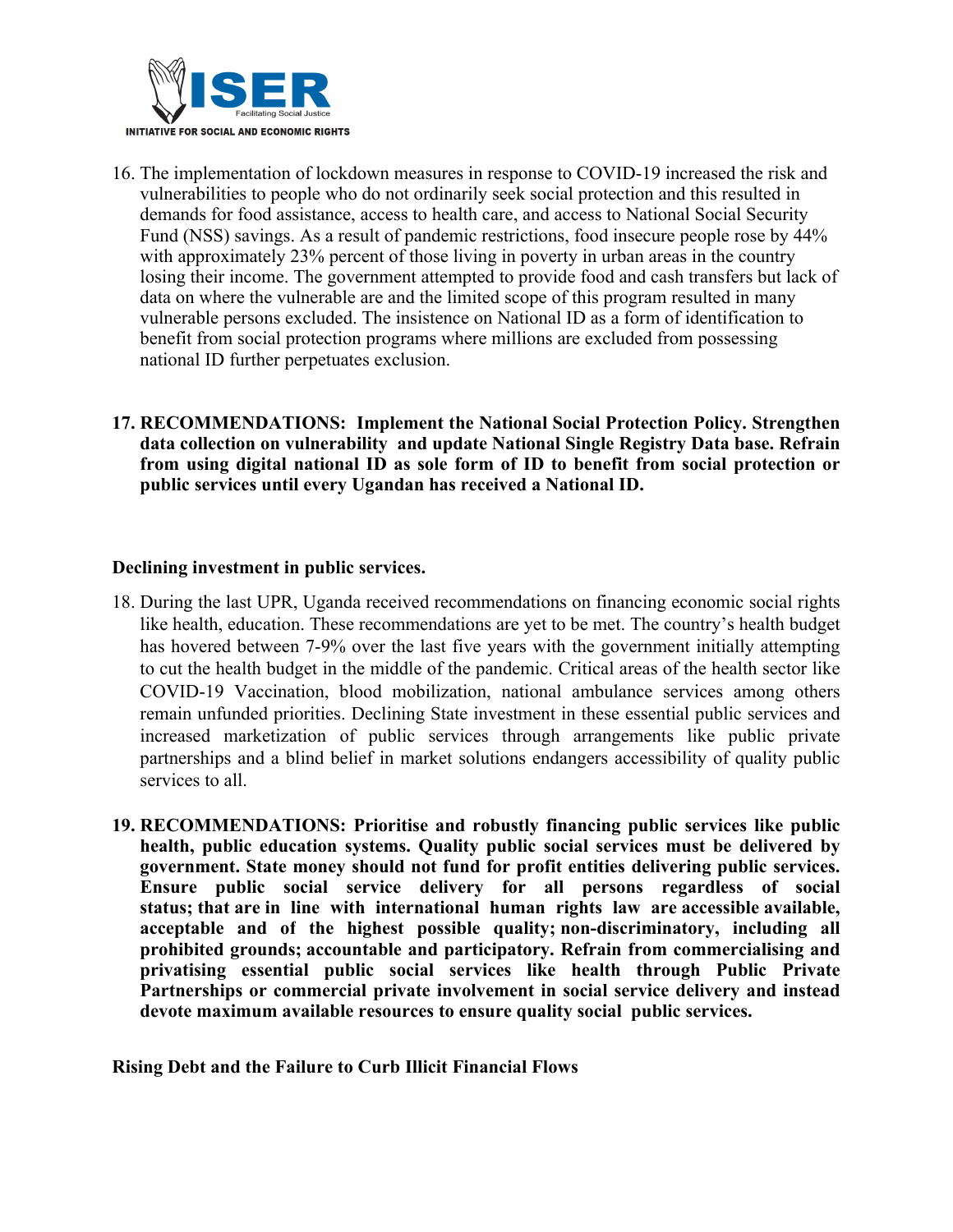

- 20. The country'<sup>s</sup> tax revenue to GDP ratio which stands at 13.1% remains relatively low. The domestic revenues are for the FY 2021/22 are projected at UGX. 21.6 trillion. The FY2021/22 budget is expected to decrease by 9 percen<sup>t</sup> to 41.219 trillion from 45.493 trillion in FY 2020/21. The country'<sup>s</sup> rising debt risks undermining the enjoyment of economic social rights. The country'<sup>s</sup> debt stock rose from US\$ 12.55 billion in June 2019 to US\$15.27 by June 2020, representing 48.3% percen<sup>t</sup> of the country'<sup>s</sup> GDP in nominal terms. This debt is expected to grow to 49.9% of the GDP by end of June 2021 and peaking to 54.1% in FY 2022/23.
- **21. RECOMMENDATION: Develop <sup>a</sup> comprehensive and structural response towards IFFs, engaging all the key stake holders and work towards determining the scale, impact and nature of illicit financial flows. Disclose public debt burden and refrain from unnecessary loans.**

#### **Increase in Poverty and Inequality**

22. Despite receiving recommendations on Sustainable Development Goals and poverty, poverty eradication targets continue to be missed despite governmen<sup>t</sup> efforts. The percentage of people living below the poverty line (1.00 USD USD per day) was 21.4% in FY2017/18 compared to the NDPII target of 14.2%. Moreover, there are wide regional disparities with Bukedi (47%), Busoga (42%), Bugisu (40.7%) and Teso (40.5%) experiencing reversals compared to the previous poverty levels. The COVID-19 pandemic has exacerbated poverty in the country. In April 2020, the Ministry of Finance, Planning and economic Development estimates showed that an additional 2.6 million Ugandans could be pushed into poverty due to loss of livelihoods as <sup>a</sup> result of COVID-19 pandemic. By June 2020, 17% (2.55 million) of working Ugandans had lost employment and likely to descend into poverty due to the pandemic. This was in addition to 8.3 million Ugandans who lived in abject poverty before the pandemic. The second national lockdown is likely to have far-reaching effects of epic proportions that the country has not seen in the recent past. The government'<sup>s</sup> limited social protection forced many Ugandans to resort to negative coping mechanisms such as child labour, sexual exploitation so as to earn to meet basic needs as ISER'<sup>s</sup> research reveals.

## **23. RECOMMENDATION: Prioritise curbing inequality through financing public services and social protection and ensure addressing inequality is top priority in National Development Plan Implementation.**

**Failure to Regulate Private Sector in Social Services**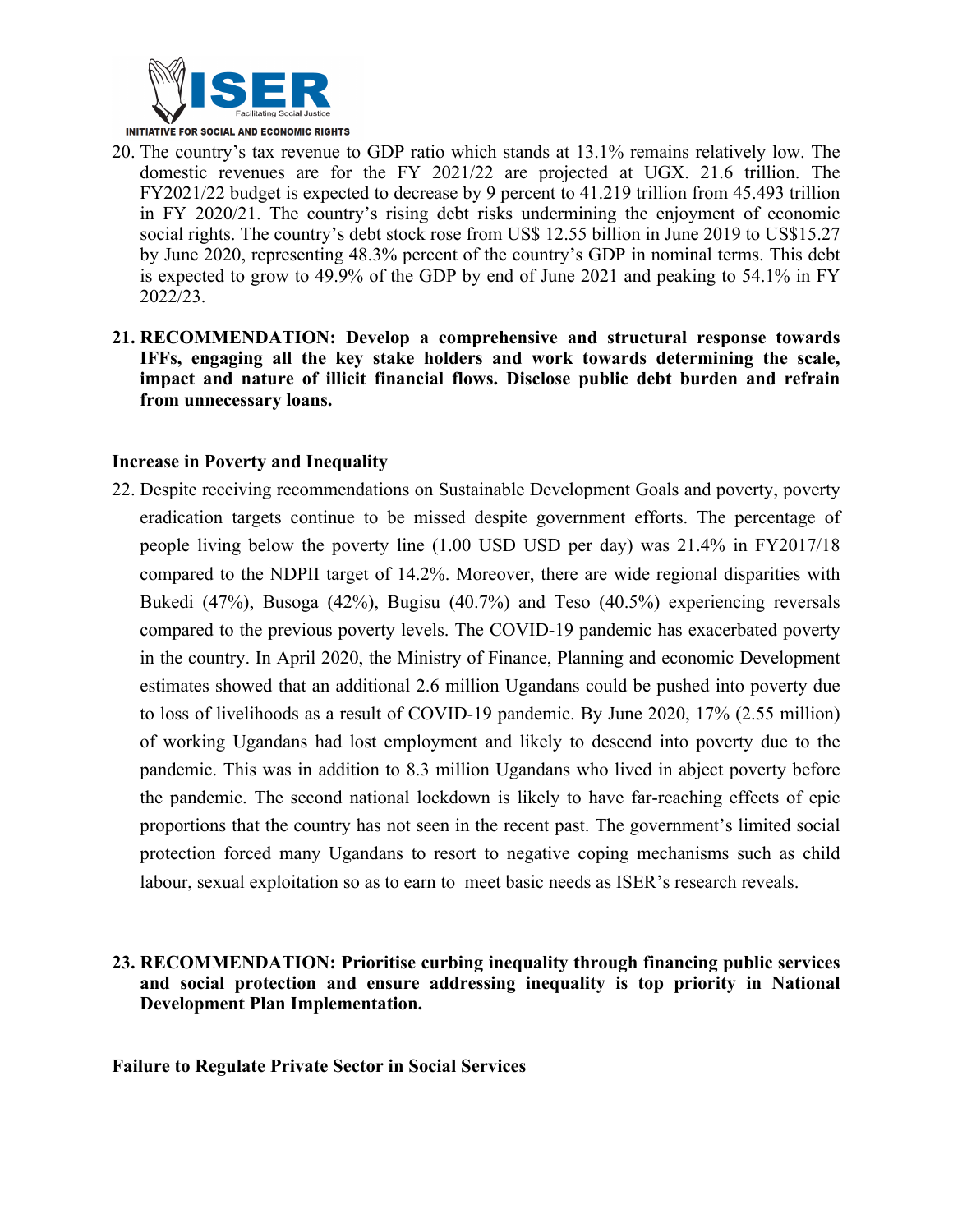

24. Amidst chronic underfinancing and weakening of public social services, there has been gradual privatization and commercialization of public social services. The private sector is increasingly relied upon to deliver public social services like health care and education, organized in procedures ranging from purely private to public private partnerships (PPPs). There has been <sup>a</sup> massive and unprecedented increase of private providers of these services – in Uganda. In health, 55% of the health facilities in Uganda are private or community owned with <sup>a</sup> push for public private partnerships by Government and International Finance Institutions despite evidence PPPs in health do not [achieve](https://www.iser-uganda.org/publications/reports/397-achieving-equity-in-health-are-public-private-partnerships-the-solution) equity in health and fail to [reach](https://www.iser-uganda.org/publications/reports/437-failing-to-reach-the-poorest-assessment-of-the-world-bank-funded-uganda-reproductive-health-voucher-project-report) the [poores](https://www.iser-uganda.org/publications/reports/437-failing-to-reach-the-poorest-assessment-of-the-world-bank-funded-uganda-reproductive-health-voucher-project-report)t. The Impact of under financing and weakening public health services has been felt most acutely during the second wave of the Covid 19 pandemic with an [oxygen](https://www.iser-uganda.org/publications/policy-and-advocacy-briefs/494-how-did-we-get-here-uganda-s-medical-oxygen-crisis) crisis and private sector profiteering off the [pandemic](https://www.iser-uganda.org/publications/policy-and-advocacy-briefs/496-profiteering-off-a-pandemic-private-sector-and-health-services-in-uganda-during-covid), charging exorbitant prices resulting in people failing to access healthcare, basics like oxygen and unnecessary deaths. The proliferation of unregulated private actors in education is driving up the cost of education.

#### 25. **RECOMMENDATION. The government should put in place <sup>a</sup> strong regulatory framework for private actors in health and education among other social services.**

### **Business and Human Rights**

- 26. Despite receiving <sup>a</sup> recommendation on minimum wage, it is ye<sup>t</sup> to be implemented. Uganda'<sup>s</sup> out dated minimum wage does not enable workers to earn <sup>a</sup> decent living. The minimum wage has not been adjusted since 1984 and stands at UGX 6,000 (USD 2) per month. Uganda embarked on developing national action plan on business and human rights in line with the 2016 recommendations but the failure to enact it has resulted in an enforcement gap detrimentally impacting human rights in the context of business activities.
- **27. RECOMMENDATION: Sign the Minimum Wage Bill into law and enact and enforce <sup>a</sup> minimum wage that provides all workers and their families with an adequate standard of living. Pass and implement the National Action Plan on Business and Human Rights. Strengthen the legal framework for free, prior and informed consent. Ensure companies exploiting natural resources seek the free, prior and informed consent of these communities.**

#### **Access to Justice**

28. Significant impediments exist hindering access to justice for ESR violations, especially for vulnerable and marginalized groups like children, women, Persons with disabilities, the poor and those living in rural or hard to reach areas. These particularly include lack of legal aid, long periods waiting for judgment and being unable to access remedy because certain economic social rights are not well enshrined in law.

**RECOMMENDATION; Address barriers to access to justice particularly weak legal framework for economic social rights, case backlog. Pass the Legal Aid Bill.**